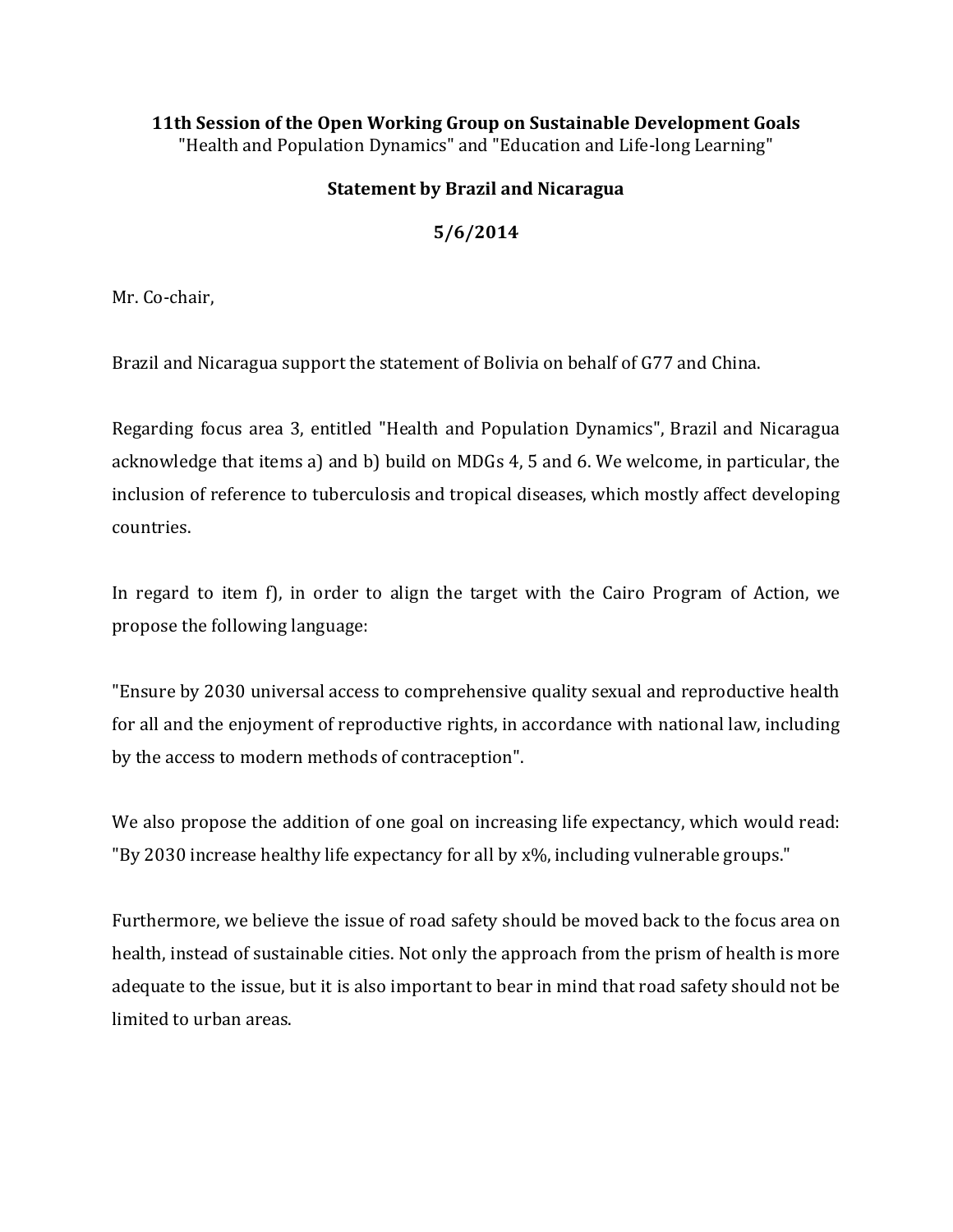Regarding item h", we believe that the issue of drugs consumption is essentially a health problem and secondarily a criminal issue. However, the current formulation is unrealistic and does not reflect the international consensus on the matter of drugs consumption. Any goal on drugs consumption should be based on sound scientific data, focusing on its underlying causes and providing multi-sectoral approaches to the treatment, including through education, human rights, health treatment, and ensuring citizenship.

In order to rephrase the target accordingly, it would read: "Ensure by 2030 universal multisectoral treatment for people using narcotic drugs and abusing substances, be them licit and ilicit."

In regard to means of implementation, we have the following proposals:

- Ensure by 2020 affordable access to basic medicines in developing countries, including through the use of TRIPS flexibilities to obtain, use and produce affordable generic medicines;

- By 2020 increase support for research and development of vaccines and medicines for the common diseases of developing countries;

- Expand by 2020 effective collaboration and cooperation at the national and international levels to strengthen national health systems through increased health financing;

- Doubling by 2030 the recruitment, development and training and retention of health workforce in developing countries;

- Improve by 2030 health infrastructure in developing countries, in particular in LDCs.

Mr. Co-chair,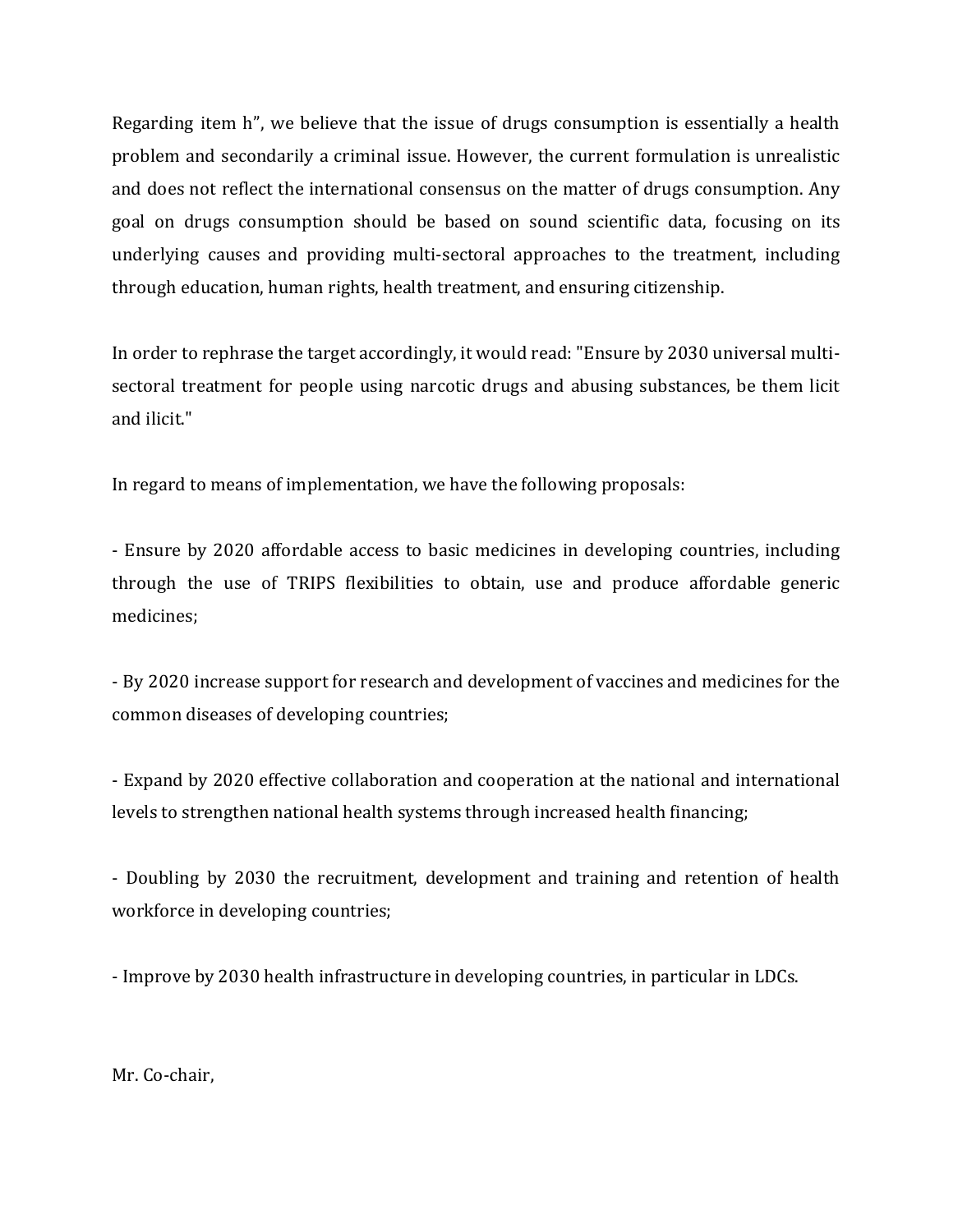With regard to focus area 4, entitled "Education and Life-long Learning", Brazil and Nicaragua would like to underscore the need for greater convergence with the global agenda for education, in order to ensure complementarity, synergy and coordination of efforts at the international level.

In this regard, we would like to stress the need for reference to the concept of "inclusive education", which focus on the needs of poor and most vulnerable groups such as indigenous, ethnics and linguistic minorities, afro-descendents, women, children, people with disabilities, older people, young and migrants. The concept of inclusive education should be reflected not only in the title, but also in items a) and c).

Furthermore, we would suggest the title to make reference to "life-long learning opportunities for all".

In line with the concept of "inclusive education", the scope of item b) should be widened through the reference to all vulnerable groups.

In item g), there is need to ensure that schools are also inclusive and respectful for both students and teachers. We suggest it to reads as follow: "by 2030 all schools to provide safe, healthy, respectful and inclusive learning environments for all students and teachers."

Furthermore, in order to have a more comprehensive approach toward education, we need to provide targets to teachers and education professionals. In this regards, we suggest the addition of the following target: "By 2030 promote training and support for teachers and education professionals."

In order to help bridging the gap between education and labor markets, we would propose to include in the end of item b) the following expression: "aligned with labor market needs by 2030".

In means of implementation, we would suggest the following: